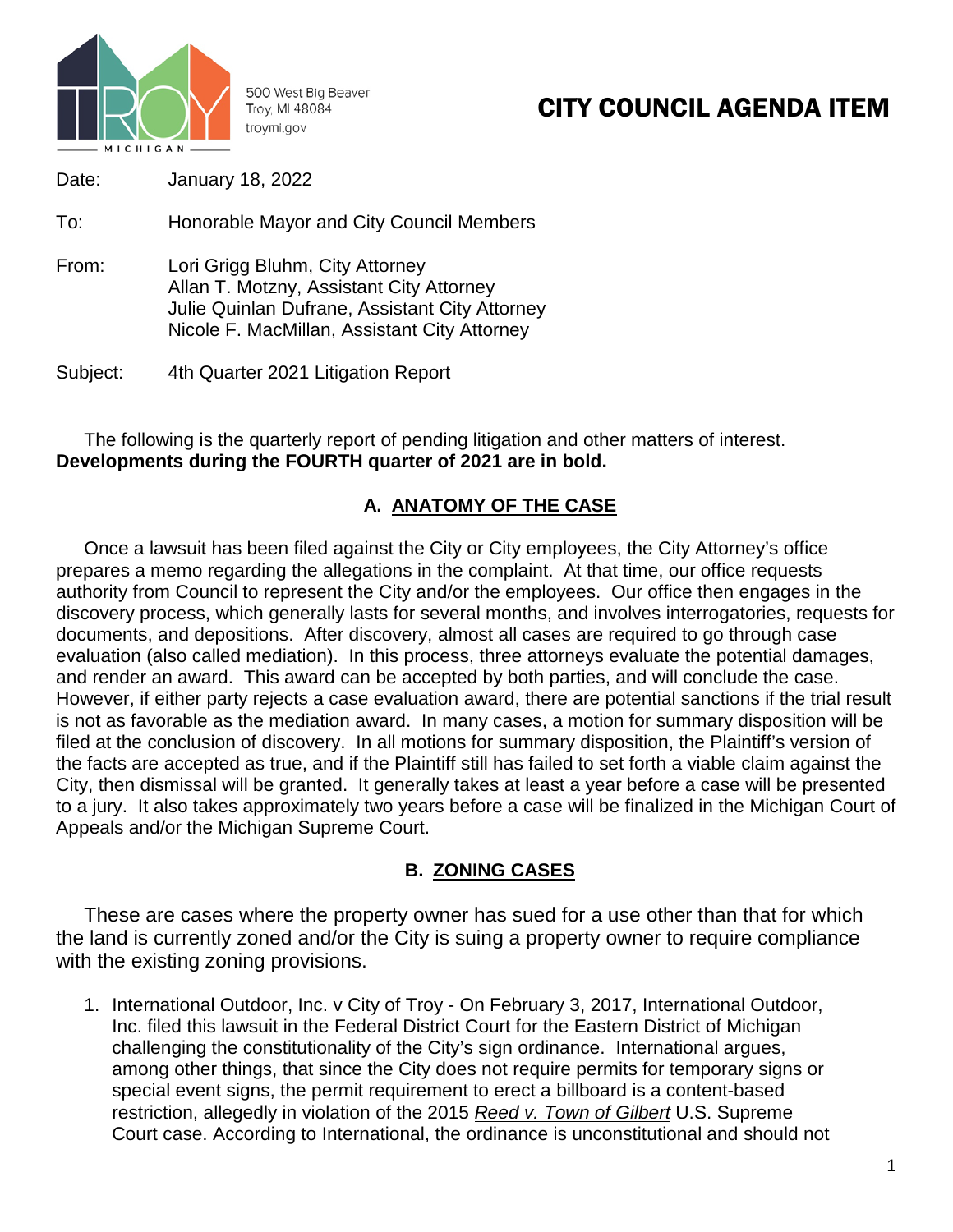

### CITY COUNCIL AGENDA ITEM

have been applied as a basis to deny the permits for its requested billboards. International states it is seeking injunctive and declaratory relief and money damages, but the complaint does not request any specific remedy. However, the case was filed under 42 U.S.C. Section 1983, which allows for the recovery of attorney fees if the plaintiff prevails on any aspect of the case. The lawsuit was assigned to Judge George Caram Steeh. The City filed a motion to dismiss. A hearing on the motion was scheduled for June 26, 2017. On June 30, 2017, the Court entered its order granting in part and denying in part the City's motion to dismiss. The Court granted the City's motion to dismiss Count II of the complaint, which alleged the Sign Ordinance contained content based restrictions imposed without a compelling government interest. However, the Court denied the City's motion as to Count I, which alleged the variance provisions of the Sign Ordinance constituted an unconstitutional prior restraint because it gives the Building Code Board of Appeals unbridled discretion in deciding a variance request. The City filed a motion for reconsideration, which is still pending with the Court.On December 20, 2017, the Court entered its order denying the motion for reconsideration, but clarifying that the Court had not made a final decision on the validity of Troy's Sign Ordinance. The City must now file an answer to Count I of the complaint. The City filed its answer, and the parties are now engaging in discovery. Discovery is continuing. Plaintiffs scheduled depositions of former and select current members of the Building Code Board of Appeals, and the City objected. Plaintiff then filed a motion to compel the depositions, to which the City responded. The Court issued an order stating that there would not be oral argument on the motion, so we are now waiting for the Court's decision concerning these depositions**.** The Court denied Plaintiff's motion to compel depositions. Plaintiff has now filed a motion for summary judgment, and the City's response is due October 11<sup>th</sup>. The City filed a response to the motion for summary judgment and a cross motion for summary judgment in favor of the City. A hearing on both the Plaintiff's motion and the City's motion was held on January 16, 2019. On January 18, 2019, the Court issued its opinion and order denying Plaintiff's motion for summary judgment and granting the City's motion for summary judgment. The Court entered a final judgment in the case in favor of the City. Plaintiff has now filed an appeal with United States Court of Appeals for the Sixth Circuit in Cincinnati, Ohio. Plaintiff also filed a motion in the District Court, claiming entitlement to attorney fees based on the Court's rulings, some of which were favorable to the Plaintiff, even though the case was dismissed in favor of the City. The City timely responded to this motion, which is still pending. As required by the Sixth Circuit Court of Appeals, the parties participated in an unfruitful mediation conference call on March 6, 2019. Afterwards, the Sixth Circuit established its appellate briefing schedule, requiring Plaintiff's brief to be filed on or before April 29, 2019, and the City's response is due May 28, 2019. On April 1, 2019, District Court Judge Steeh issued his opinion and order denying the Plaintiff's motion for attorney fees. Plaintiff has filed a second appealing to challenge the denial of attorney fees. On motion of the Plaintiff, the second appeal was consolidated with the initial appeal and the briefing schedule was amended. Plaintiff filed its appellate brief, and the City timely filed its response. The case has been scheduled for oral argument on October 16, 2019 before the U.S. Court of Appeals for the Sixth Circuit in Cincinnati. The Court heard oral arguments on October 16, 2019,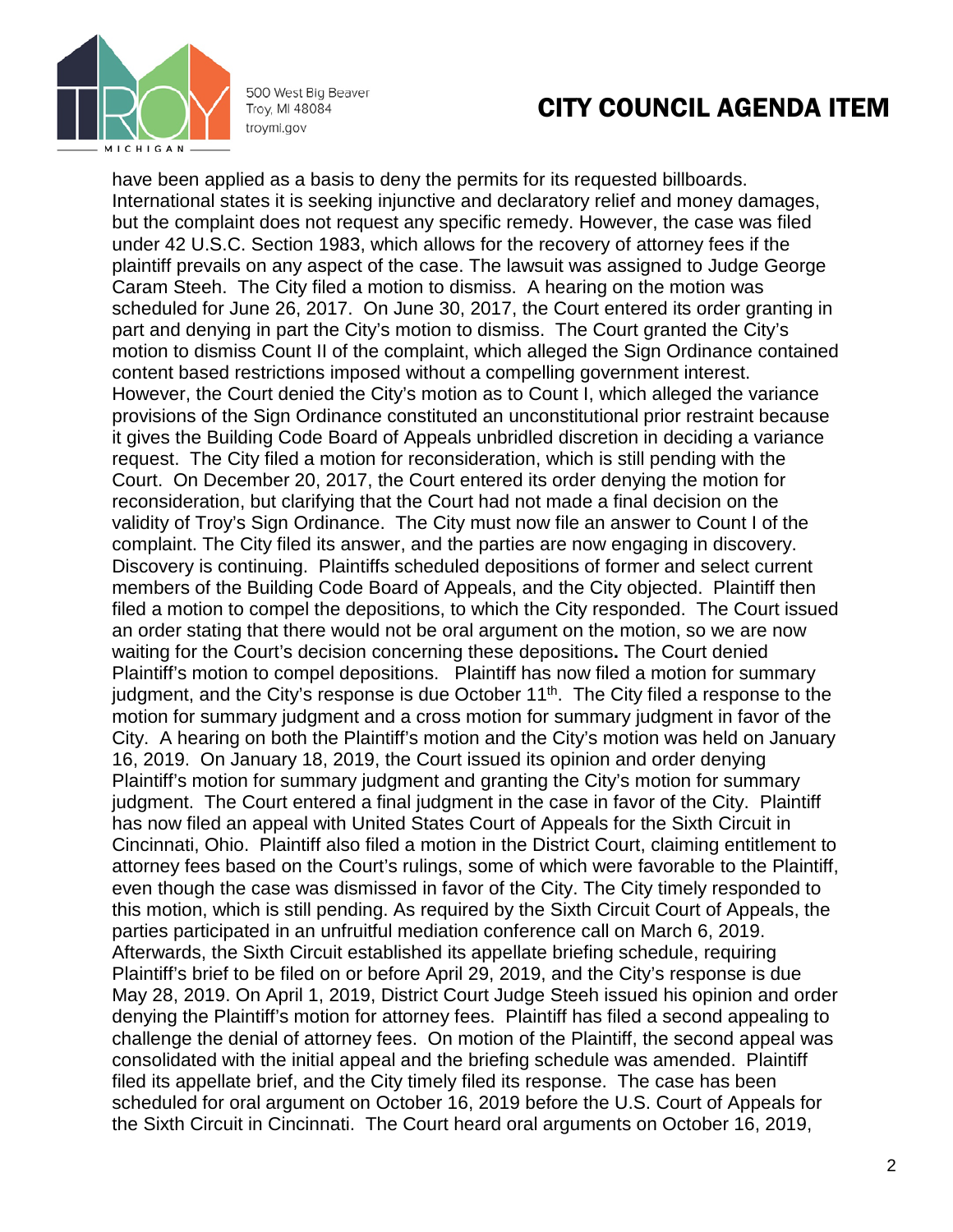

## CITY COUNCIL AGENDA ITEM

and the parties are now waiting for the Court to issue its opinion. As of March 31, 2020, the Court had not yet issued an opinion. The parties are still waiting for the Court to issue an opinion. On September 4, 2020, the U.S. Court of Appeals issued an opinion affirming the dismissal of Count I of Plaintiff's complaint, but reversing the lower court's dismissal of Count II and remanding the case. Two judges joined the majority opinion, and the third judge issuing a dissenting opinion, indicating he would have affirmed the dismissal of Count II. The City has filed a motion for rehearing en banc, requesting rehearing before the entire panel of U.S. Sixth Circuit Court of Appeals judges, seeking an affirmation of the dismissal of Count II. On December 21st, the Sixth Circuit Court of Appeals entered an order denying the City's motion for rehearing en banc. The case was remanded to the District Court. Judge Steeh directed the parties to file supplemental briefs on remand. The City filed its supplementary brief and a reply to Plaintiff's supplementary brief. We are awaiting a decision from the Court. On April 6, 2021, the Court entered an Order Dismissing Count II of Plaintiff's Complaint and Denying Plaintiff's Motion for Attorney Fees and it entered a Judgment in favor of the City. On April 19, 2020, the Plaintiff filed a motion for reconsideration of the Court's April 6, 2021 decision. On May 5, 2021, the Court denied Plaintiff's motion for reconsideration. On June 1, 2021, Plaintiff filed an appeal in United States Court of Appeals for the Sixth Circuit. Plaintiff filed its appellate brief, and the City timely responded. **The parties are now waiting for the Sixth Circuit U.S. Court of Appeals to either grant oral argument or take other action.**

- 2. Tollbrook, LLC v City of Troy Tollbrook submitted an application for a rezoning of three parcels on McClure, from one family residential zoning to Big Beaver Form Based District zoning. This application was proposed as a straight rezoning request, and was denied by Troy City Council, consistent with the recommendation from the Planning Commission. Plaintiff filed this Complaint, alleging substantive due process violations. Plaintiff filed it in Oakland County Circuit Court, and the City removed it to federal court, since the parties previously litigated a very similar case before Judge Goldsmith. Plaintiff then filed a motion to request a transfer of the case back to the Oakland County Circuit Court. This motion was briefed by the parties, and is pending. The motion is still under advisement. On March 5, 2021, Judge Goldsmith entered an Order, remanding the case to the Oakland County Circuit Court. Plaintiff submitted a proposed confidential settlement offer that was considered and rejected by City Council. The City subsequently filed a Motion for Consolidation and Request for Transfer which was denied by the Circuit Court. This case is now in the discovery phase. **The City of Troy filed a motion to dismiss with oral argument scheduled for March 9, 2022.**
- 3. Tollbrook West LLC. v City of Troy Tollbrook West submitted an application to rezone two parcels located at 3109 Alpine and an adjacent vacant parcel from R-1B to Big Beaver District zoning. This straight rezoning application was denied by the Troy City Council on July 22, 2019, consistent with the Planning Commission recommendation. Plaintiff filed this Complaint, alleging substantive due process violations. Plaintiff filed it in Oakland County Circuit Court, and the City removed it to federal court, since the parties previously litigated a very similar case before Judge Goldsmith. Plaintiff then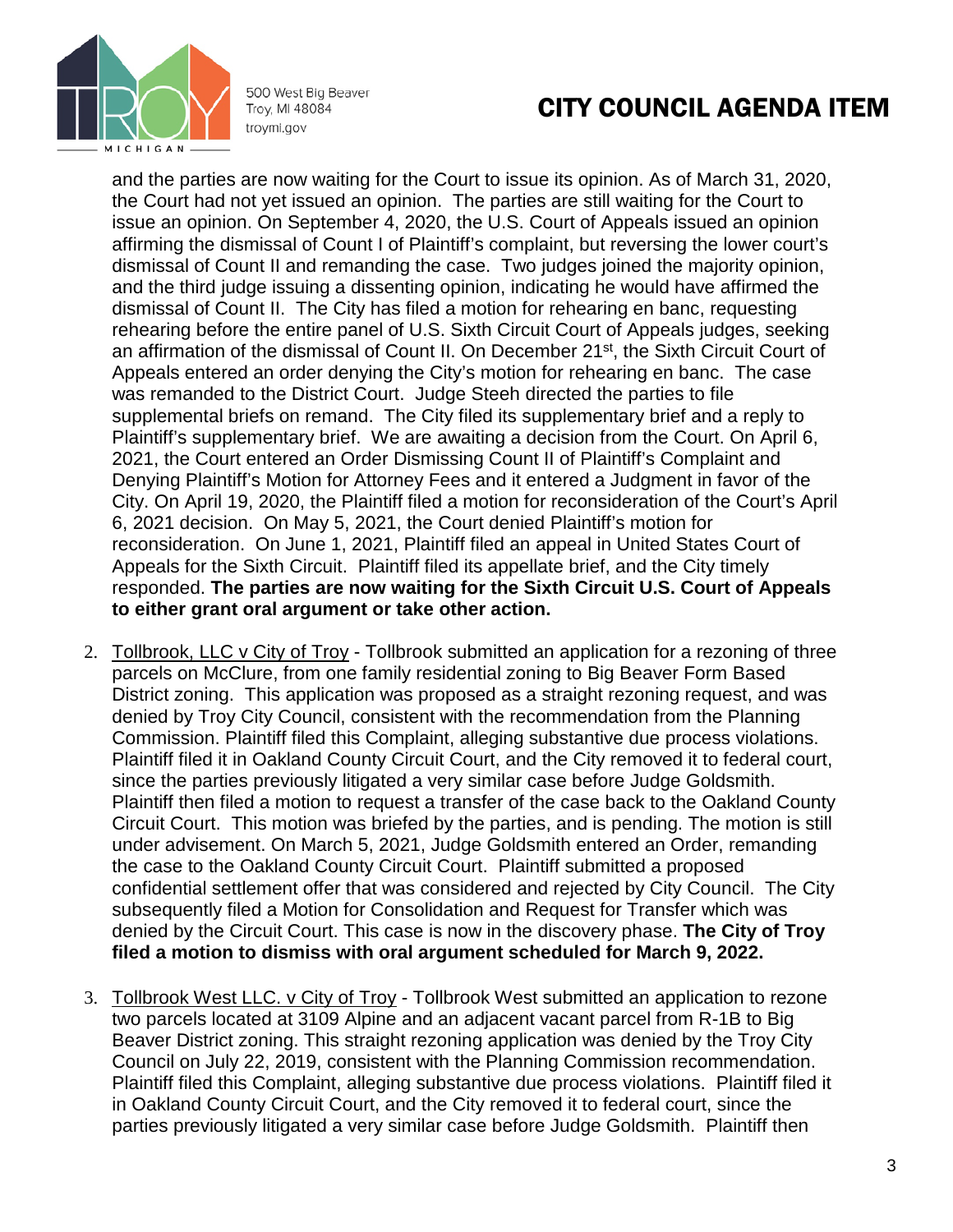

# CITY COUNCIL AGENDA ITEM

filed a motion to request a transfer of the case back to the Oakland County Circuit Court. This motion was briefed by the parties, and is pending. The motion is still under advisement. On March 5, 2021, Judge Goldsmith entered an Order, remanding the case to the Oakland County Circuit Court. Plaintiff submitted a proposed confidential settlement offer that was considered and rejected by City Council. The City subsequently filed a Motion for Consolidation and Request for Transfer which was denied by the Circuit Court. This case is now in the discovery phase**. The City of Troy filed a motion to dismiss with oral argument scheduled for March 9, 2022.** 

4. Safet Stafa v. City of Troy- Plaintiff's case against the City of Troy seeks equitable relief from the Oakland County Circuit Court. Specifically, Plaintiff asks for a writ of mandamus or alternatively superintending control, requiring the City to grant Plaintiff's preliminary site plan application for a townhome project located on the northwest corner of Crooks and Wattles Roads. The Troy Planning Commission denied the preliminary site plan application because it found that the site plan was not compatible with adjacent properties and that it did not provide adequate transition to adjacent properties. Plaintiff appealed the Planning Commission's denial to the Troy Zoning Board of Appeals (ZBA). In a split vote of 4-3, the ZBA affirmed the Planning Commission decision. The City initially filed a Motion to Dismiss, but instead of responding to that motion directly, Plaintiff was allowed to file an Amended Complaint, which the City will ask to dismiss. Five Troy citizens, including one current member of the Troy Planning Commission, filed a Motion to Intervene in the lawsuit. The Court has scheduled oral argument for the residents' motion to intervene and the motion to dismiss for October 27, 2021**. The City of Troy filed its Motion to Dismiss Plaintiff's Amended Complaint, which was granted by the Court on November 17, 2021. Plaintiff subsequently filed a Claim of Appeal with the Court of Appeals, which is in the process of being perfected.** 

#### **C. EMINENT DOMAIN CASES**

These are cases in which the City wishes to acquire property for a public improvement and the property owner wishes to contest either the necessity or the compensation offered. In cases where only the compensation is challenged, the City obtains possession of the property almost immediately, which allows for major projects to be completed.

#### **There are no pending eminent domain cases for this quarter.**

#### **D. CIVIL RIGHTS CASES**

These are cases that are generally filed in the federal courts, under 42 U.S.C. Section 1983. In these cases, the Plaintiffs argue that the City and/or police officers of the City of Troy somehow violated their civil rights.

1. Adam Community Center v. City of Troy et. al. and U.S. v. City of Troy - Plaintiff filed this lawsuit against the City of Troy, the Troy City Council, the Troy Planning Commission, the Troy Zoning Board of Appeals, and each of the individual members of the Troy Zoning Board of Appeals, challenging the ZBA denial of significant variance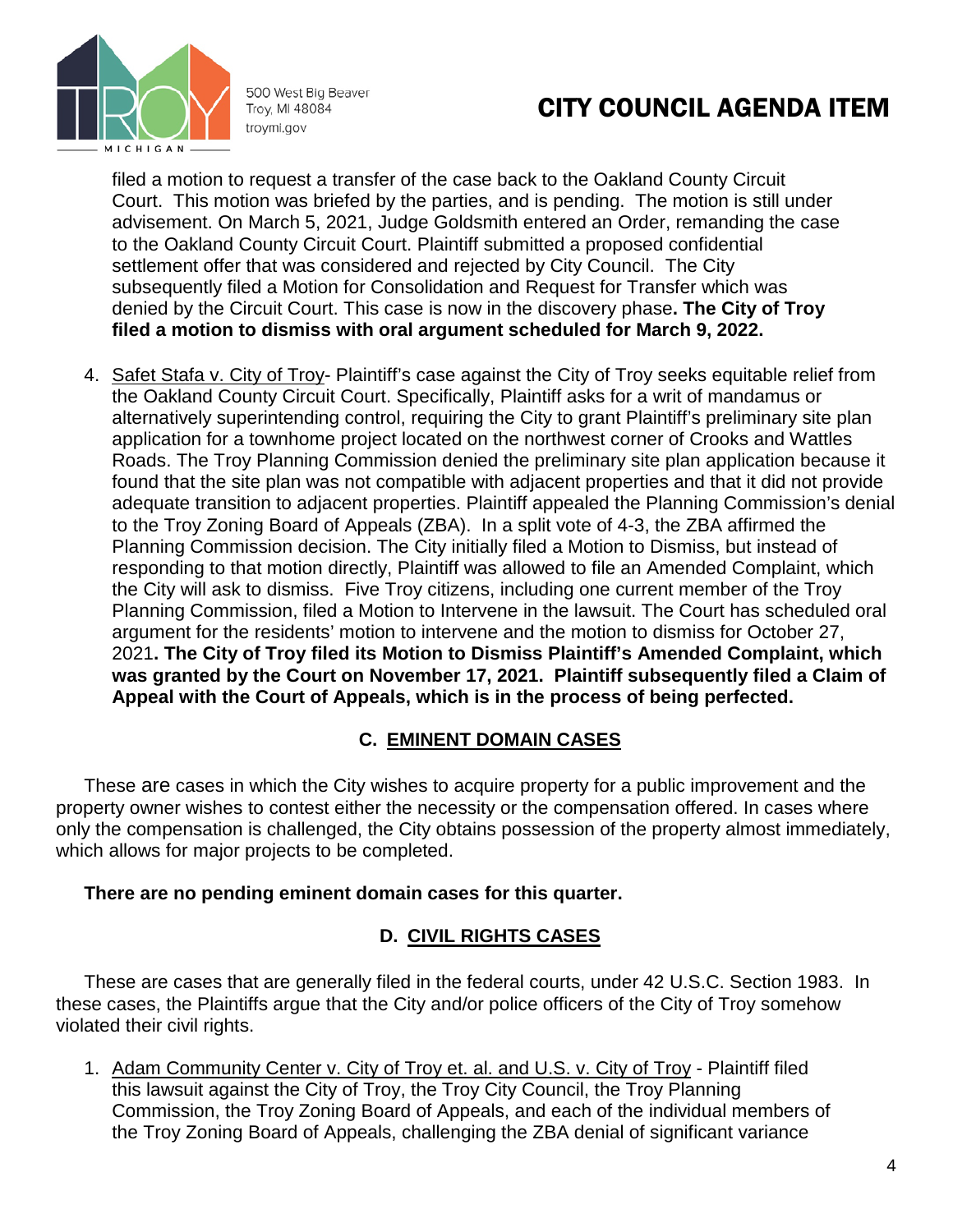

#### CITY COUNCIL AGENDA ITEM

requests for the property at 3565 Rochester Road. Plaintiff needed these variances to have a place of worship, plus a library, gym, and banquet center. Plaintiff's eleven count complaint argues that the City of Troy, the Troy City Council and the Troy Planning Commission, as the entities responsible for Troy's zoning ordinance, violated ADAM's Constitutional First and Fourteenth Amendment rights (Exercise of Religion, Freedom of Speech and Freedom of Assembly), ADAM's Fifth Amendment Rights, the Religious Land Use and Institutionalized Persons Act (RLUIPA), and also ADAM's Michigan Constitutional Rights. ADAM argues that there is no other Islamic house of worship in the City, and therefore the City and/or the Defendants violated their First Amendment Rights and RLUIPA. Plaintiff's lawsuit also alleges that the City and the individual ZBA members engaged in discrimination in denying ADAM's variance requests. Plaintiff also asserts that there were procedural irregularities at the June 19, 2018 public hearing which allegedly entitle ADAM to injunctive and declaratory relief, as well as compensatory and punitive damages. Specifically, ADAM is seeking a Court order overriding the ZBA's variance denials and the City's zoning regulations for churches, plus damages. The City filed a motion to dismiss as its first responsive pleading, seeking dismissal of the entire case, and/or dismissal of some of the claims and defendants. On March 12, 2019, the Court entertained oral argument on the motion, and the parties are now waiting for a written decision from U.S. District Court Judge Nancy Edmunds, who is the presiding judge for this case. On April 4, 2019, the Court granted in part and denied in part the City's Motion for Dismissal. Plaintiff's state law claims were dismissed by Court order. The case is now proceeding through discovery. On September 19, 2019, the United States of America filed a lawsuit against the City in the United States District Court for the Eastern District of Michigan alleging RLUIPA violations. In its complaint, the United States claims it is basing its claim on the City's treatment of Adam Community Center in its effort to establish a place of worship in the City. The U.S. is seeking injunctive and declaratory relief. The case was assigned to Federal District Court Judge Paul Borman, and then consolidated with the ADAM case, handled by Judge Nancy Edmunds. The Court scheduled a settlement conference for the two consolidated cases for December 17, 2019. On October 16, 2019 and October 21, 2019, two of the individual ZBA members were dismissed from the case with Plaintiff's consent. Motions to dismiss the remaining individual ZBA members were filed on November 25, 2019 and November 26, 2019, and the Court scheduled its hearing on the summary judgment motions for January 15, 2020. The Court cancelled the hearing date on the motion to dismiss the individual defendants and rescheduled the hearing for March 4, 2020. After the oral argument, the parties are waiting a decision from the Court. Discovery is continuing on the case filed by the United States. The parties are continuing with discovery, including the scheduling of depositions. On August 26, 2020, Judge Edmunds granted the motion for summary judgment filed on behalf of the individual ZBA member defendants and dismissed those defendants from the case, finding that they were entitled to dismissal based on qualified immunity. Adam has filed a motion for rehearing with regard to the dismissal of ZBA member Glenn Clark only. The Court has indicated it will decide the motion without oral argument but is allowing a response to the motion to be filed by October 13. On December 20<sup>th</sup>, the Court entered it Order Denying Adam's Motion for Reconsideration,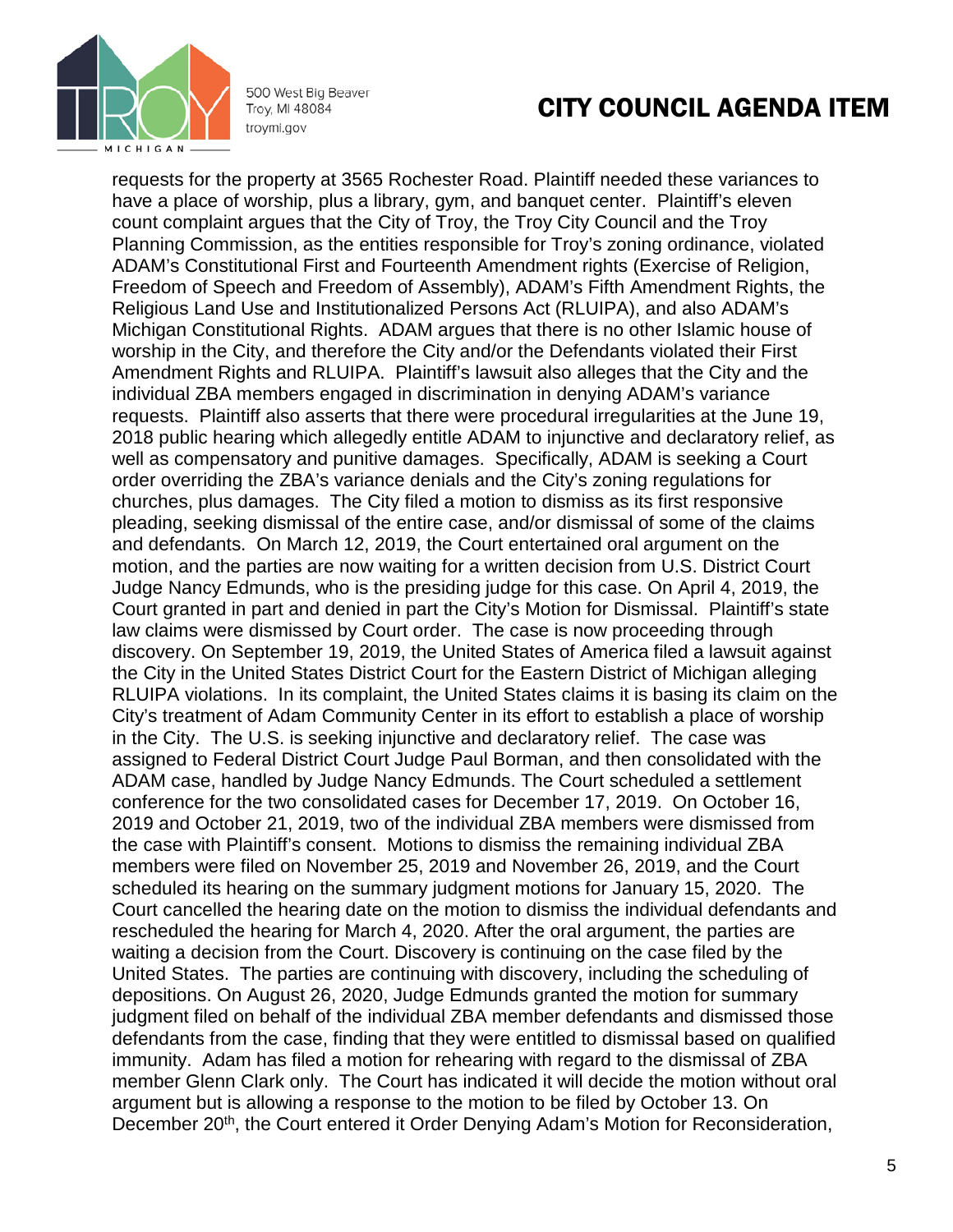

## CITY COUNCIL AGENDA ITEM

so all individual defendants remain dismissed. The City filed a motion for summary judgment in both the Adam and USA case seeking a dismissal of all remaining claims against the City. Adam and the USA also filed motions for summary judgment. The City filed its responses to Adam's and USA's motions for summary judgment and has received Adam's and the USA's responses. The City then filed replies to the responses from Adam and USA. The Court issued an order declaring that all the motions for summary judgment will be decided without oral argument. The parties are now awaiting a decision by the Court. **The parties continue to wait for a decision from the Court.**

- 2. Carter v. Shearer et. al. and Louis Vuitton et.al. On Friday, April 16, 2021, a lawsuit was filed against two Troy Police Officers (one identified, the other named as "John Doe") as well as the Louis Vuitton store and a Louis Vuitton sales clerk (identified as "Jane Doe"). It was filed in the federal court (Eastern District of Michigan), and assigned to Judge Terrence Berg. The lawsuit alleges that the individual Troy police officers violated her constitutional rights  $(4<sup>th</sup>$  and  $14<sup>th</sup>$  Amendment), and also a separate claim under state law of false arrest. As its first responsive pleading, the City filed a motion to dismiss, alleging that Plaintiff's Complaint has failed to state a valid claim**.**  Plaintiff filed a motion to amend her complaint, and the City filed a response in opposition, arguing that even with the proposed amendments, the complaint still fails to state a claim. Louis Vuitton also filed a motion to dismiss, which made similar arguments that were made by the City. The Court issued an order eliminating oral argument on the briefs. **The parties are now awaiting the Court's decision on the pending motions.**
- 3. Viau v. Troy- Ms. Viau filed this lawsuit in federal court (Judge Mark Goldsmith), alleging that her 10-year daughter was discriminated against in a summer soccer program when the participants were divided into groups to scrimmage. She alleges that the City and its employees are liable, based on a 14<sup>th</sup> Amendment Equal Protection Claim, and also a State law claim that her daughter was denied public accommodation because she felt compelled to withdraw from the soccer camp. Our office has submitted an agenda item for the July 12, 2021 City Council meeting, asking for the authority to represent the City. The City filed a motion for summary judgment. The Court has scheduled the case for a status conference on September 24, 2021. At the status conference, the Judge granted Plaintiff 14 days to file an amended complaint. If Plaintiff files an amended complaint, the City may then file another summary judgment motion. If Plaintiff does not file an amended complaint, Plaintiff must respond to the City's original motion. On September 30, 2021, the Court referred the case to a magistrate for a settlement conference. **The Plaintiff then filed an amended complaint, adding the Troy School District as a defendant. The City filed a motion to dismiss the amended complaint and a motion for summary judgment. The Plaintiff filed a response to the motion and the City filed a reply. A hearing date has not been scheduled for the motion. The Court scheduled a settlement conference with Magistrate Judge David Grand for November 18, 2021. However, on the eve of the settlement conference, Ms. Viau filed a motion to have her attorneys withdraw from the case. In light of this development, Magistrate Judge Grand adjourned the settlement conference.**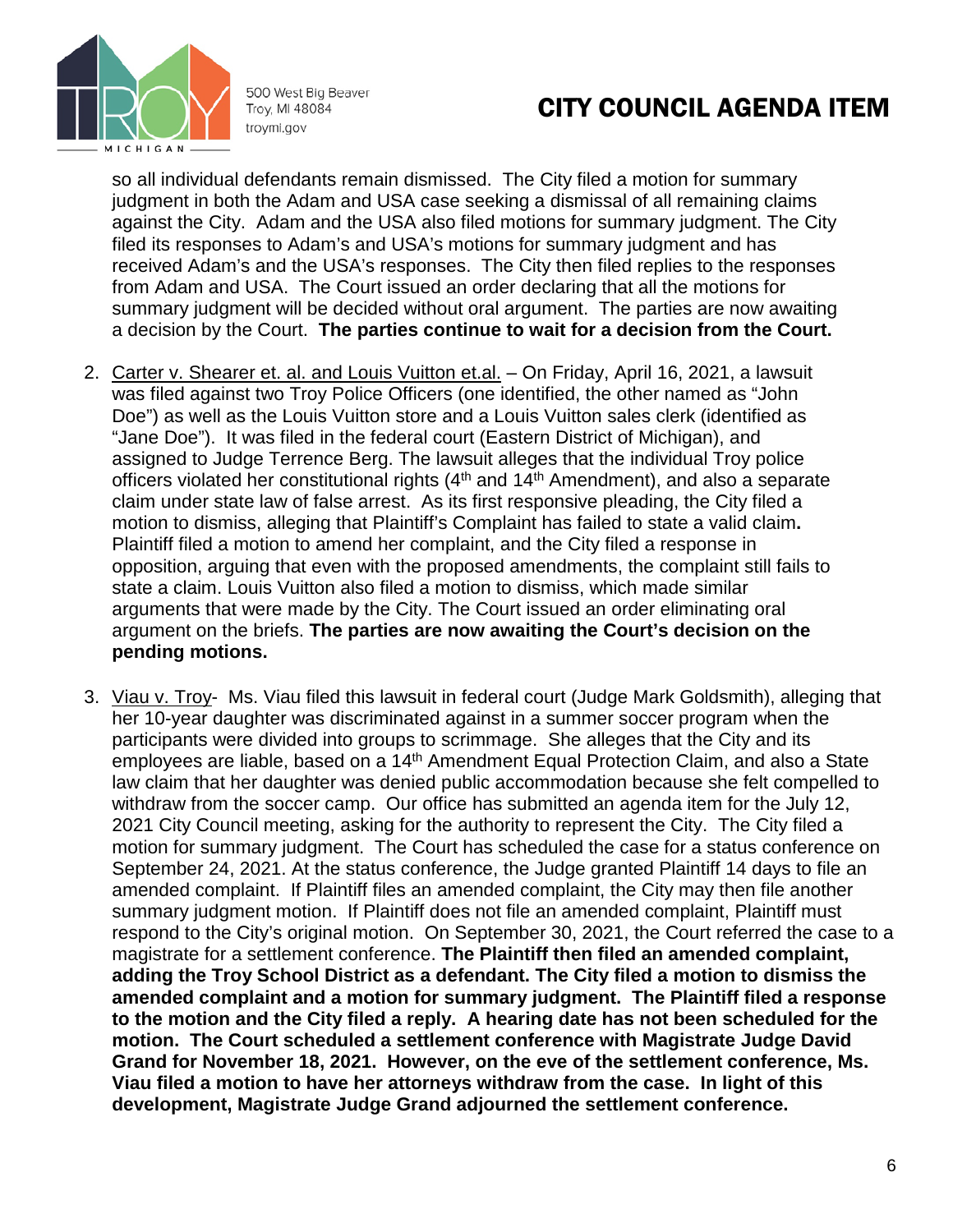

## CITY COUNCIL AGENDA ITEM

- 4. **Viau v. Troy PD In this second lawsuit, Ms. Viau complains about Troy Police officers coming to her home uninvited on one occasion and she also complains the Troy Police failed to follow up and investigate a report she had made in April 2021 regarding an incident that occurred in August 2019 in Glen Arbor, Michigan. The case was filed in federal court and assigned to Judge Victoria Roberts. Ms. Viau is not represented by an attorney for this case, and the legal basis for the Complaint is not very clear. Judge Roberts entered an order declaring that Ms. Viau's complaint was deficient and required her to file an amended complaint by November 5, 2021 to cure the deficiencies. Ms Viau filed an amended complaint on November 4, 2021. The Court reviewed the amended complaint and determined it did not cure the deficiencies, and on November 9, 2021, the Court entered an order dismissing the case. This case is now closed.**
- 5. **Gillman v. Troy et. al Steven Gillman filed this lawsuit on November 29, 2021, as the Personal Representative of the Estate of Megan Miller. Ms. Miller died after being detained in the City's lock up facility on an alleged parole violation and also because Troy police officers wanted to speak with her about the death of her infant child. The Complaint alleges that while Miller was in custody, the City and its employee knew or should have known that she was suffering from a serious medical need associated with recent drug use. The Complaint alleges that the City and its employee were deliberately indifferent to Miller's serious medical needs, and that the City maintained an unconstitutional custom, policy, practice or custom and/or inadequately trained its personnel which resulted in the wrongful death of Miller while she was in the City's custody. Plaintiff's 42 U.S.C. Section 1983 claims are asserted under the Eighth and Fourteenth Amendments of the United States Constitution. Plaintiff also asserts a state law claim against the individual employee for alleged gross negligence. The City timely filed its answer to the Complaint.**

#### **E. PERSONAL INJURY AND DAMAGE CASES**

These are cases in which the Plaintiff claims that the City or City employees were negligent in some manner that caused injuries and/or property damage. The City enjoys governmental immunity from ordinary negligence, unless the case falls within one of four exceptions to governmental immunity: a) defective highway exception, which includes sidewalks and road way claims; b) public building exception, which imposes liability only when injuries are caused by a defect in a public building; c) motor vehicle exception, which imposes liability when an employee is negligent when operating their vehicle; d) proprietary exception, where liability is imposed when an activity is conducted primarily to create a profit, and the activity somehow causes injury or damage to another; e) trespass nuisance exception, which imposes liability for the flooding cases.

1. Tschirhart v. Troy - Plaintiff filed this wrongful death lawsuit against the City, claiming that the City and individual City employees and contractors were responsible for the drowning death of Plaintiff's son, Shaun Tschirhart, at the Community Center pool on April 15, 2015. Shaun was a swimming in the pool that day as part of a Friendship Club activity, and unfortunately suffered a seizure while swimming. Plaintiff's complaint alleges gross negligence, and an alleged failure to property screen, train, and supervise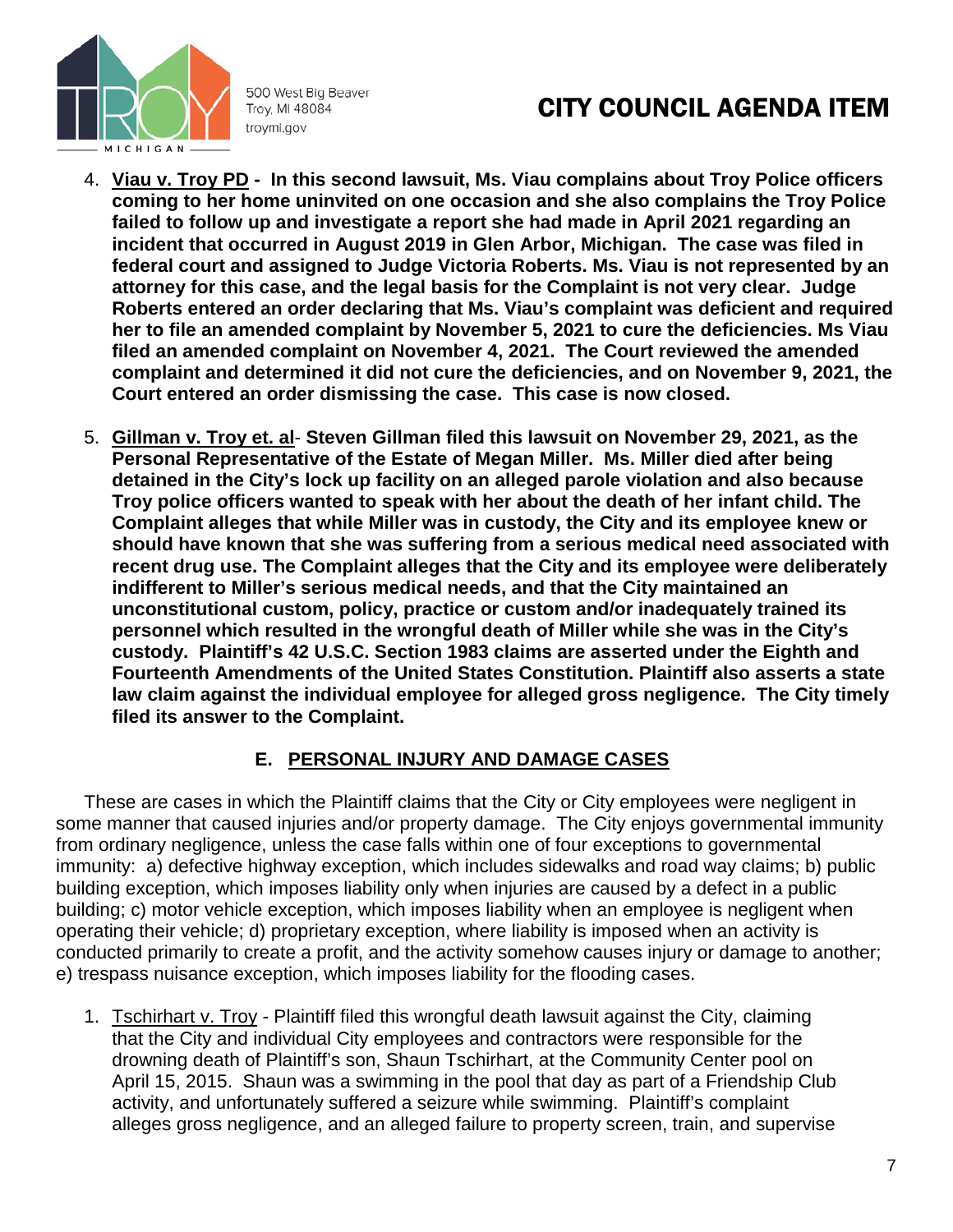

## CITY COUNCIL AGENDA ITEM

City employees. The case is assigned to Oakland County Circuit Court Judge Daniel O'Brien. As its first responsive pleading, the City filed a motion for dismissal, arguing that Plaintiff had failed to assert a viable claim against the City. This motion is pending before the Court. The Court denied the City's motion, and the City immediately filed a claim of appeal with the Michigan Court of Appeals, challenging the denial of governmental immunity. A timely brief on appeal will be filed once the Court issues a briefing schedule. The City's brief on appeal is due February 7, 2019. A timely brief on appeal was filed by the City of Troy Defendants. Plaintiff's brief on appeal is expected to be filed by April 12, 2019. The briefs have been submitted, and the parties are waiting for the Court to schedule oral argument. Oral argument was held on December 6, 2019 in the Court of Appeals. On December 17, 2019, the Court issued an Opinion and Order reversing the trial court's decision, agreeing with the City that summary disposition should have been granted to the City of Troy and the individually named Troy defendants. The Court, however, remanded the case to the trial court, allowing Plaintiff an opportunity to seek leave to amend her Complaint. Plaintiff filed an application for leave to appeal with the Michigan Supreme Court. The parties anticipate that oral argument will be scheduled for March or April 2021. The Michigan Supreme Court did not schedule this matter for its March, April, or May docket, so the parties are hoping that oral argument on the application will happen in June 2021. The parties are still waiting for the Michigan Supreme Court to schedule oral argument in this matter. The Michigan Supreme Court scheduled oral arguments for November 9. **The Supreme Court issued its opinion, remanding this case back to the Oakland County Circuit Court for a decision consistent with part of the Court of Appeals' decision.** 

- 2. Grier v. City of Troy, et al On November 19, 2019, Ms. Grier was in a U.S. post office vehicle parked on Robart Street. She reports that she was making a delivery, and a City of Troy truck was plowing snow, and the wing plow on the City's truck accidentally sideswiped the postal truck, causing a large indentation spanning the length of the postal vehicle. Plaintiff filed a complaint against the City, the City employee who was operating the snow plow, her auto insurance company, and the Michigan assigned claims fund. The case is assigned to Oakland County Circuit Court Judge Phyllis McMillen. The City has filed a timely answer to the complaint, and the parties are now engaged in the discovery process. The discovery process is still ongoing. The parties met with the Court for a status conference, and the Court ordered the parties to participate in facilitation in lieu of the case evaluation process. Discovery is still on going. Court ordered facilitation has been scheduled for July 27, 2021. The City filed a motion for summary disposition, which was granted as it relates to the employee Defendant, but not the City. The parties participated in facilitation and were not able to resolve the matter. Trial is now scheduled for April 2022. **The parties are awaiting trial.**
- 3. Jeffrey Martin v. Troy Mr. Martin was a pedestrian travelling on Coolidge Highway near Maple Road on September 14, 2020. He alleges that he stepped into a pothole on the roadway, injuring his right foot. The complaint asserts a state statutory claim of failing to maintain the roadway in reasonable repair; a public nuisance claim; and a negligence claim, where he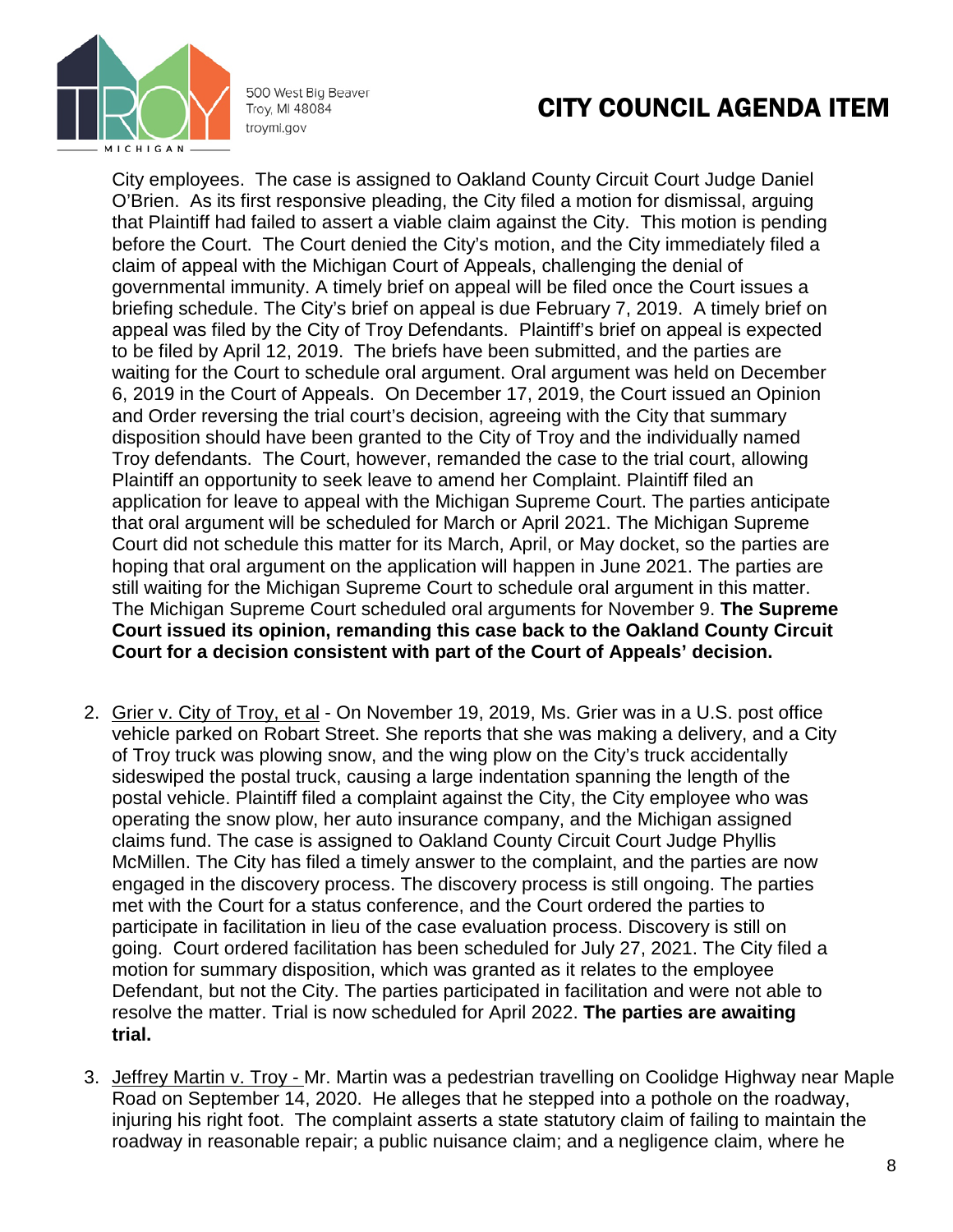

## CITY COUNCIL AGENDA ITEM

argues that governmental immunity is not applicable. This case was filed in the Oakland County Circuit Court, and assigned to Judge Poles. The City filed a motion for summary disposition, and the court will hear argument on the issue on August 18, 2021**.** The Court took the motion for summary disposition under advisement, and the parties are waiting for the Court to issue her decision. **The Court ruled in favor of the City of Troy and dismissed the Complaint, but allowed Plaintiff to submit an Amended Complaint. Plaintiff subsequently filed an Amended Complaint, and the parties are now doing discovery.**

#### **F. MISCELLANEOUS CASES**

1. Michigan Association of Home Builders; Associated Builders and Contractors of Michigan; and Michigan Plumbing and Mechanical Contractors Association v. City of Troy. - The Plaintiffs filed a complaint for Declaratory and Injunctive Relief in the Oakland County Circuit. On the date of filing the Plaintiffs also filed a Motion for Preliminary Injunction and Order to Show Cause. The Plaintiffs allege that the City of Troy has violated Section 22 of Michigan's Stille-DeRossett Hale Single State Construction Code Act by collecting fees for building department services that are not reasonably related to the cost of providing building department services. They are alleging that the City of Troy has illegally entered into a contract with Safe Built of Michigan, Inc. for building services that provides that 20% of each building permit fee be returned to the City to cover services that are not "reasonably related to the cost of building department services," as required by state statute. The Plaintiffs also assert a violation of the Headlee Amendment, arguing that the 20% returned to the City is a disguised tax that was not approved by voters. The Plaintiffs are asking for a declaratory judgment, as well as a return of any "surplus" building department service funds collected to date. Plaintiffs also request an order requiring the City to reduce its building department fees. The City of Troy was served with the Complaint and the Motion for Preliminary Injunction and Order for Show Cause on Wednesday, December 15, 2010. The parties were required to appear at Court on Wednesday, December 22, 2010, but the Court did not take any action at that time. Instead, the Court adjourned the matter to January 19, 2011. In the interim, the parties may engage in preliminary discovery in an attempt to resolve this matter. The parties are conducting discovery. The parties have completed discovery. Trial in this matter is scheduled for January 30, 2012. After being presented with motions for summary disposition, the Court ordered the parties to engage in mediation with a neutral municipal audit professional.Financial documents concerning this case are now being reviewed by an independent CPA. It is expected that the April 19, 2012 trial date will be postponed until after this review is complete. Mediation was unsuccessful in resolving this case, and therefore the Court is expected to issue an order on the pending Summary Disposition Motions. The trial date has been adjourned. On November 13, 2012, Oakland County Circuit Court Judge Shalina Kumar issued her order in favor of the City, and dismissed this case. Plaintiffs filed an appeal, which is now pending in the Michigan Court of Appeals. Appellant's brief is expected to be filed soon. The parties timely filed their appellate briefs, and are now waiting for the Court of Appeals to schedule a date for oral argument. The Court of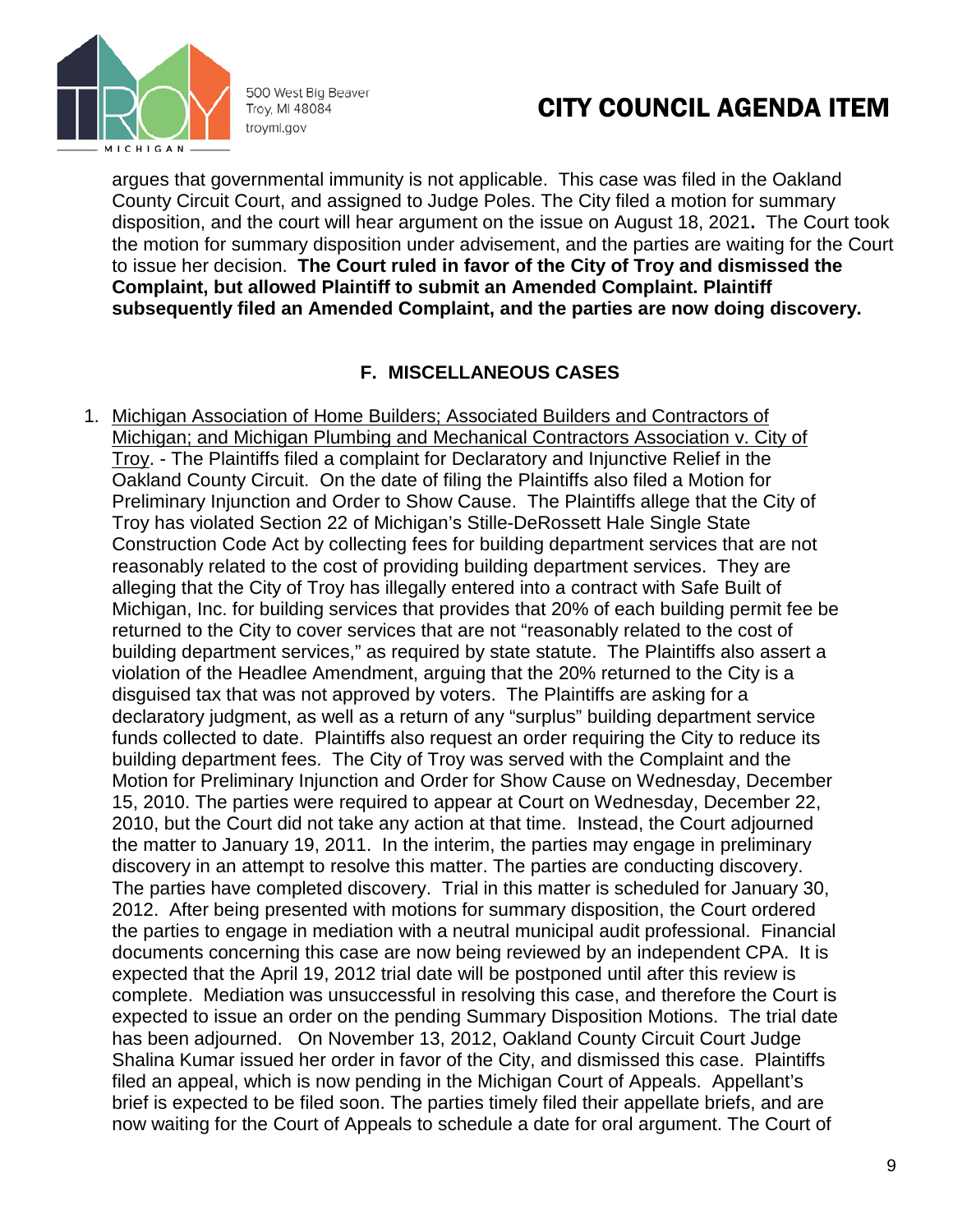

### CITY COUNCIL AGENDA ITEM

Appeals has not yet scheduled oral argument for this case. The parties are still waiting for a date for oral argument. Oral argument was held on March 4, 2014. On March 13, 2014, the Court of Appeals issued its opinion ruling in the City's favor and affirming the Circuit Court's decision dismissing the case. On April 23, 2014, Plaintiff Home Builders filed an Application for Leave to Appeal with the Michigan Supreme Court. Troy's response was filed on May 19, 2014. The Michigan Supreme Court considered the application for leave to appeal and ordered that the matter be scheduled for oral argument. The Court also permitted the parties to submit supplemental briefs, which are due October 29, 2014**.** The City timely filed its supplemental brief with the Michigan Supreme Court. The parties are now waiting for the Court to set a date for oral argument on the application. The Michigan Supreme Court entertained oral arguments on the application for leave to appeal on March 11, 2015. On June 4, 2015, the Michigan Supreme Court reversed the decisions of the Court of Appeals and the Circuit Court and ruled there was no requirement for Plaintiffs to exhaust their administrative remedies. The case was remanded to Circuit Court for further proceedings. A status conference was held on June 18, 2015 with Judge Kumar. During the status conference, Judge Kumar scheduled a hearing for September 2, 2015, allowing the parties to address the issues that were previously raised in the motion for summary disposition but were not decided since the case was initially dismissed for failure to exhaust administrative remedies.At the hearing on September 2, 2015, Judge Kumar allowed Plaintiffs to request additional discovery within 30 days. Thereafter, both parties are allowed to file supplemental briefs.Supplemental briefs have been filed and we are awaiting a decision. On February 5, 2015, Judge Kumar issued her opinion and order ruling in favor of the City and dismissing the case. Plaintiffs filed a Claim of Appeal with the Michigan Court of Appeals on February 23, 2016. The Plaintiffs and the City have both filed appellate briefs. Based on our request, the Michigan Municipal League Legal Defense Fund, Public Corporations Section of the State Bar of Michigan, Michigan Townships Association and also Safe Built have filed a motion asking for permission to file amicus briefs supporting the City's position. The Michigan Association of Realtors has sought permission to file an amicus brief supporting Plaintiffs' position. The Plaintiffs filed a reply brief. We are waiting for the Court of Appeals to rule on the motions for amicus briefs and to schedule a date for oral argument. Oral argument has not yet been scheduled**.** The parties presented oral arguments on September 7, 2017. On September 28, 2017, the Court of Appeals entered a two to one decision affirming the Circuit Court's grant of summary disposition in favor of the City. The Plaintiffs have filed an application for leave to appeal to the Michigan Supreme Court. The City timely filed an answer to the application. Additionally, the Michigan Municipal League's Legal Defense Fund, the Government Law Section of the State Bar of Michigan, and the Michigan Townships Association filed a motion to file an amicus curiae brief with the Supreme Court, supporting the City's position and asking for a denial of the application for leave to appeal. The Court granted the request for MML's amicus brief on January 5, 2018, and the brief was accepted for filing. The Michigan Realtor's Association filed a motion to file an amicus brief on behalf of Plaintiff Home Builders on February 23, 2018. On June 20, 2018, the Michigan Supreme Court entered an order granting the Michigan Realtor's Association's motion to file a brief amicus curiae. The Court also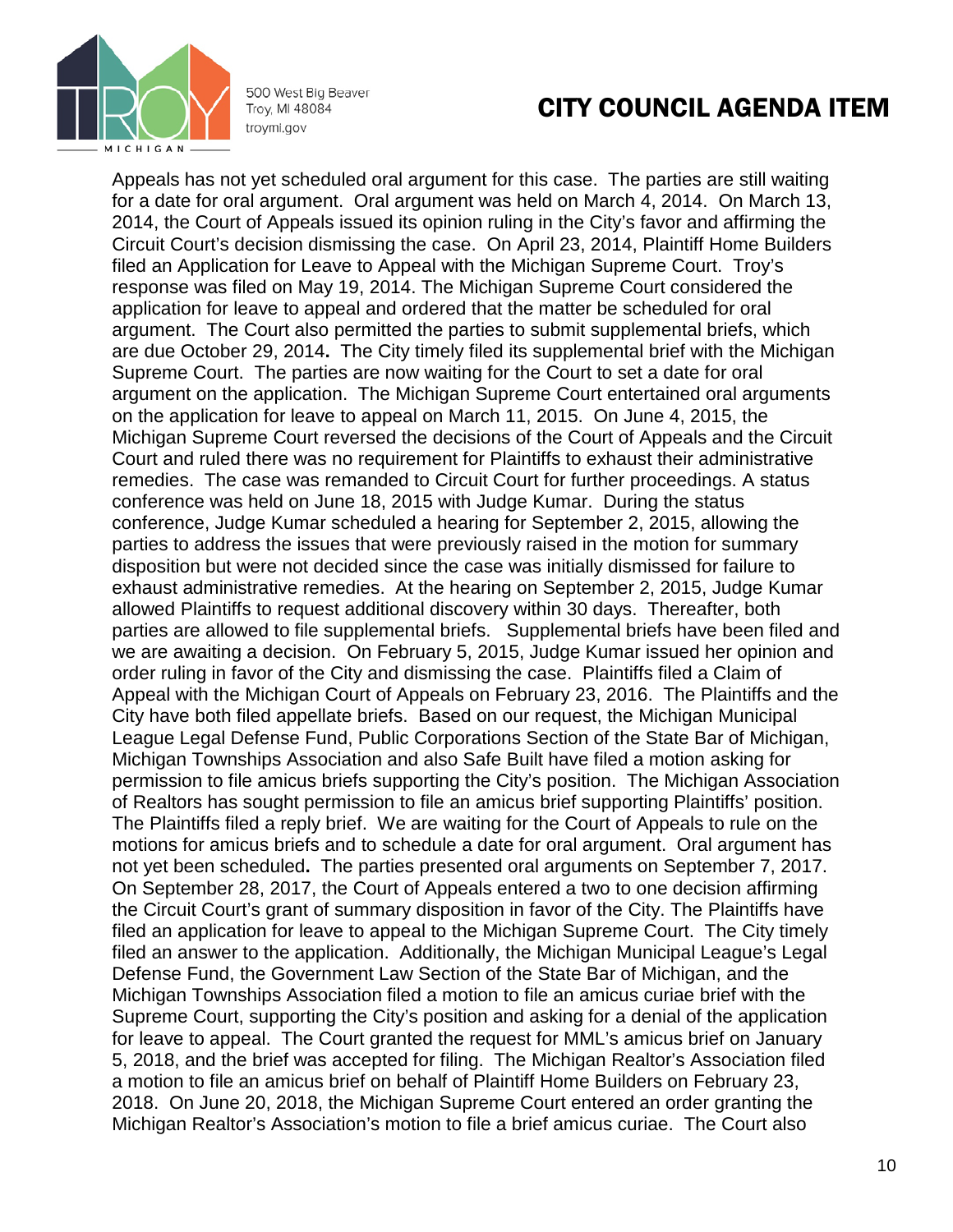

### CITY COUNCIL AGENDA ITEM

ordered that oral arguments be scheduled on Plaintiff's application for leave to appeal, and established a schedule for submitting supplemental written briefs. The Court accepted an amicus brief from the Michigan Health and Hospital Association and the Michigan Society of Association Executives, which was drafted by the attorney representing the Home Builders. The parties are now waiting for the Supreme Court to schedule oral argument. On December 19, 2018, the Michigan Manufacturers Association filed a motion to file a brief amicus curiae, and attached its proposed brief to the motion. On December 21, 2018, the Supreme Court granted the motion and accepted the brief that was submitted on December 19, 2018 for filing. The Michigan Supreme Court presided over the oral argument on March 7, 2019. After oral argument, the Court granted a motion to file a late amicus curiae brief. The City filed a response seeking to address the arguments raised in that brief and attached a proposed response. On April 5, 2019, the Court granted the City's motion to file a response to the amicus curiae brief and accepted the City's response for filing. The parties are now waiting for the Supreme Court to issue its opinion. On July 11. 2019, the Michigan Supreme Court entered its decision holding that the use of the revenue generated by the City's building inspection fees to pay the Building Department's budgetary shortfalls in previous year's violates the State Construction Code Act. The Court reversed the decisions of the Court of Appeals and the Circuit Court and remanded the case back to the Circuit Court for further proceedings. On remand the City can still present evidence to justify the retention of a portion of the fees.The Court permitted additional discovery, as requested by Plaintiff, and the City has responded to the numerous discovery requests. The Plaintiffs sought additional discovery, which the City objected to. The Plaintiffs then filed a motion to compel additional discovery and the City filed a response to the motion. The parties resolved the motion without a hearing with a stipulated order in which the City agreed to provide some additional information, which has now been provided. The Plaintiffs have now indicated they would like to take some depositions. Because of the Emergency Declaration, and the difficulty in conducting depositions, Plaintiff filed a motion to extend the discovery deadline, and the City has not objected to this Motion. The Court has scheduled a new trial date. Plaintiffs filed a motion for summary disposition. The Court issued a scheduling order, requiring the City to respond on or before November 18<sup>,</sup> 2020, and scheduling the hearing for December 2. Oral argument was held on the summary disposition motion on December 2<sup>nd</sup>. We are awaiting a decision from the Court. The Court granted Plaintiffs' motion to file supplemental information. Plaintiffs then filed a supplementary brief, and the City filed its response. We are awaiting a decision by the Court on the summary disposition motion. On May 26, 2021, the Court entered its opinion and order denying both requests for summary disposition. The Court ruled that the Michigan Association of Home Builders had standing to pursue a claim under the Headlee Amendment but it dismissed the Headlee Amendment claims of Associated Builders and Contractors of Michigan and Michigan Plumbing and Mechanical Contractors Association on the basis those Plaintiffs did not establish standing. The case will now proceed to trial unless otherwise resolved through facilitation. The Court has scheduled a status conference for June 30<sup>th</sup>. The Court ordered facilitation, which was unsuccessfully accomplished on September 15, 2021. The Court also allowed the Plaintiff to take a late deposition of the City's Chief Financial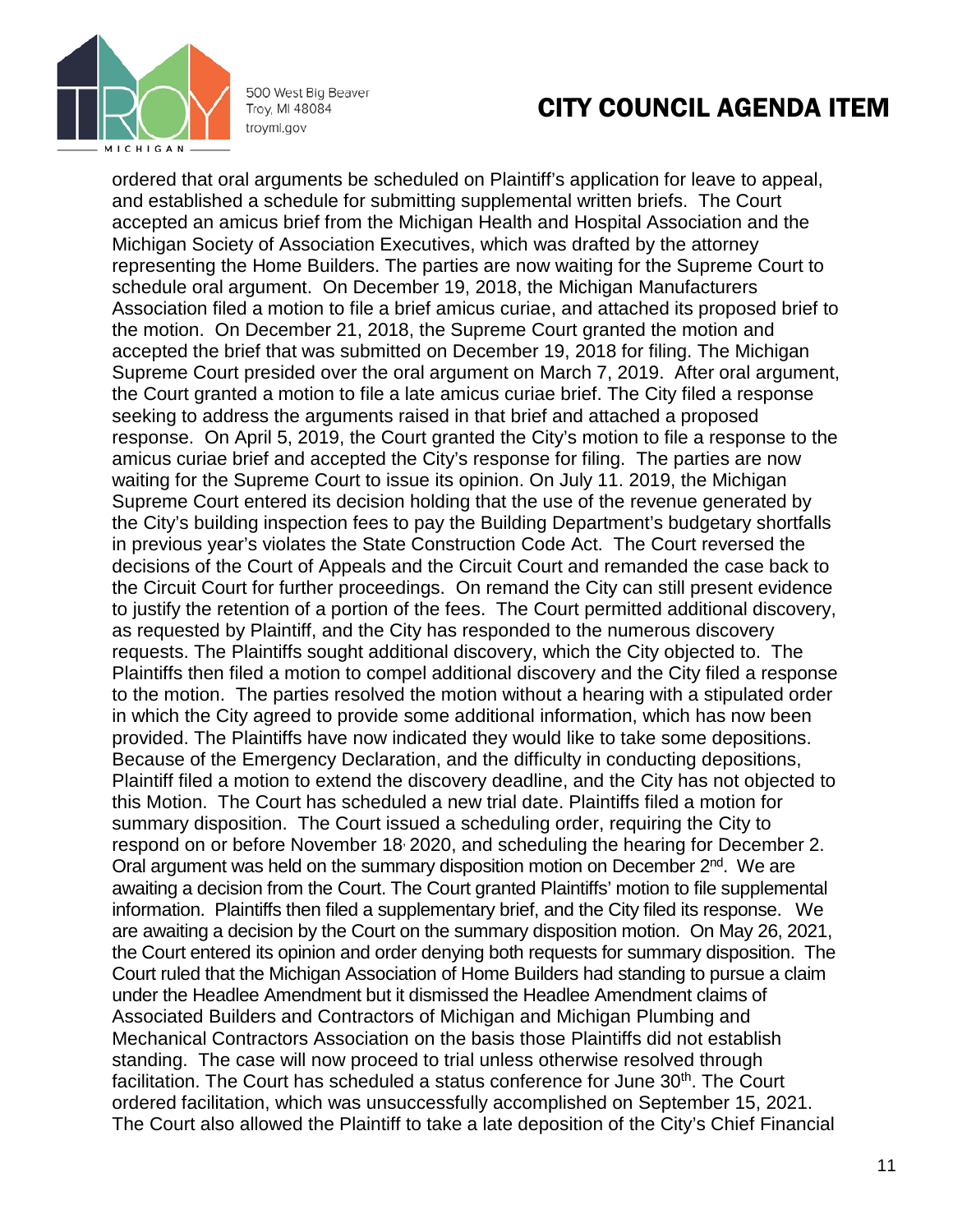

# CITY COUNCIL AGENDA ITEM

Officer Rob Maleszyk, who was not employed during by the City prior to the discovery cut-off date. The case will now proceed to trial, and the Court has scheduled a status conference for October 19, 2021. **The Court adjourned the status conference to November 2, 2021 and subsequently adjourned it to January 14, 2022.**

- 2. Roumayah Consulting, LLC and Kevin Roumayah v City of Troy Plaintiff Roumayah LLC is the master tenant for property at 33611 Dequindre Road in Troy that it subleases for use by caregivers registered under the Michigan Medical Marihuana Act (MMMA) to cultivate medical marihuana. Plaintiff Kevin Roumayah is a registered caregiver under MMMA and uses one of the suites at 33611 for a medical marihuana grow operation. The Plaintiffs filed a lawsuit in Oakland County Circuit Court challenging the validity of the City of Troy Medical Marihuana Grow Operation License Ordinance, Chapter 104 that went into effect May 3, 2018. Plaintiffs claim they are entitled to injunctive relief because: 1) the ordinance is a zoning ordinance that was not adopted in accordance with the Michigan Zoning Enabling Act (MZEA); 2) the Plaintiffs have a valid nonconforming use under the MZEA; 3) the ordinance results in a taking of Plaintiffs property without just compensation and due process; 5) the ordinance deprives Plaintiffs of equal protection under the law; and 6) the ordinance is invalid because it is preempted by the MMMA. The Plaintiffs are seeking a declaratory judgment that the ordinance is invalid and an injunction to preclude enforcement of the ordinance. The case was assigned to Oakland County Circuit Court Judge Leo Bowman. Plaintiffs' request for a temporary restraining order and/or preliminary injunction was denied by the Court on June 13, 2018. The case is now in the discovery phase. During the pendency of this case, the Michigan Court of Appeals issued an opinion in a separate case the directly addressed the issue of whether a municipal ordinance is preempted by the MMMA. That case was appealed to the Michigan Supreme Court. The Supreme Court's decision on that appeal will have a direct impact on the outcome of this case. Thus, the Plaintiff and the City stipulated to a stay of proceedings pending the outcome of the appeal to the Michigan Supreme Court. On December 12, 2018, Judge Bowman issued an order to stay the proceedings. On January 23, 2019, the Michigan Supreme Court granted the township's application for leave to appeal in the other case, as mentioned above, so the Supreme Court will likely determine whether a municipal ordinance is preempted by the MMMA. The parties are still waiting for the Michigan Supreme Court to issue its decision in the Byron Township case. The oral argument in the Byron Township case was scheduled for October 3, 2019. The Supreme Court has not yet issued its opinion in this case. As of March 31, 2020, the Supreme Court has not issued its opinion in the Byron Township case. The Supreme Court issued its opinion in DeRuiter v. Byron Township on April 27, 2020, which was favorable to the municipal defendant. Roumayah's attorney has not yet responded to the City's inquiry about Plaintiff's plans and/or potential reinstatement of the case after the DeRuiter decision.
- 3. Thomas Darling v. City of Troy Plaintiff Thomas Darling filed this Whistleblower lawsuit against the City of Troy on October 10, 2019. It is assigned to Oakland County Circuit Court Judge Daniel P. O'Brien. Darling was the City's former finance director, and was terminated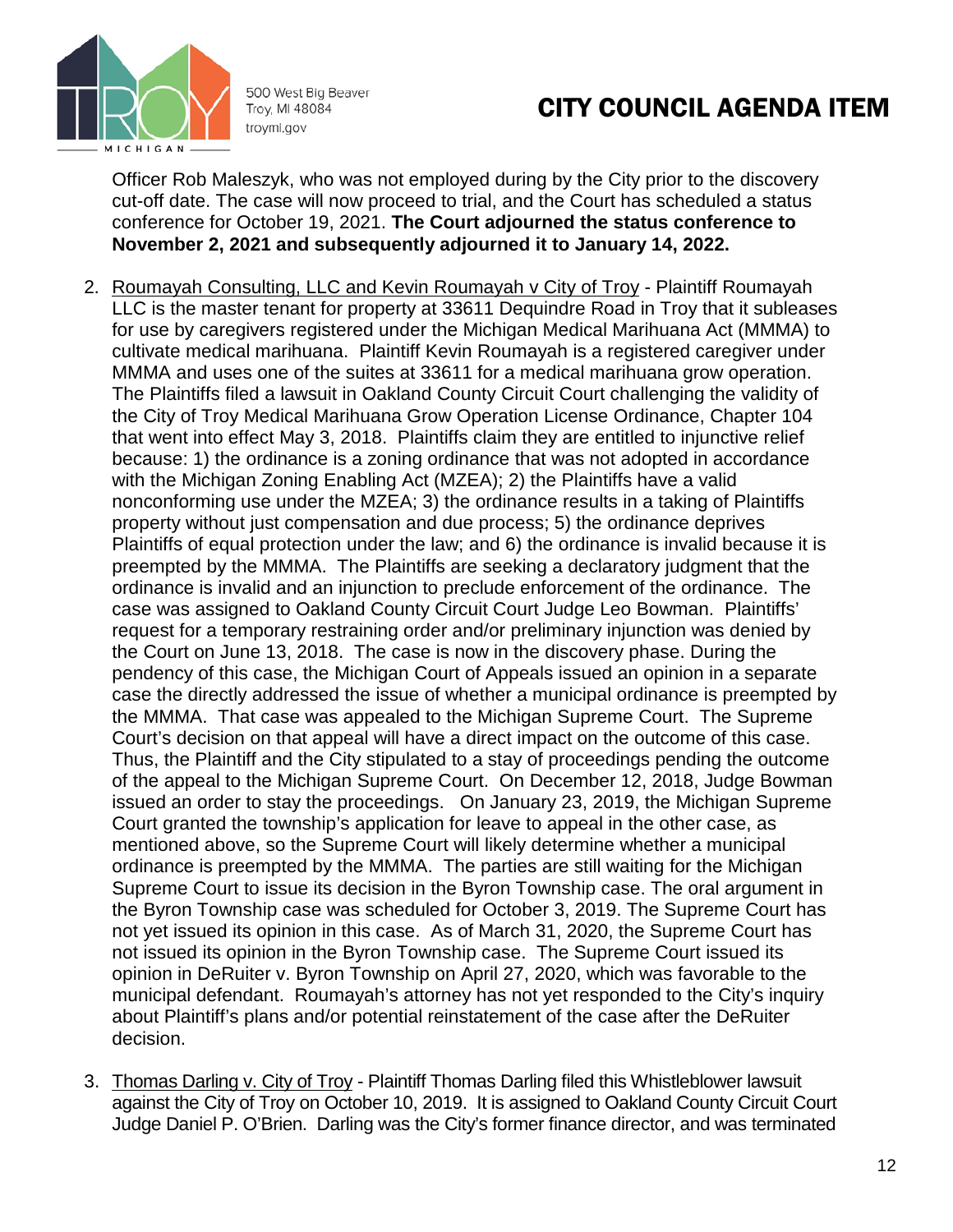

# CITY COUNCIL AGENDA ITEM

on July 15, 2019. He argues that his termination resulted from his participation in the 2016 Craig Lange investigation of Brian Kischnick and his assistance with the Plante & Moran forensic engagement. This case will be primarily handled by outside labor counsel/ insurance counsel. The City timely filed its answer to the complaint. The parties are conducting discovery. The parties are continuing with the exchange of discovery and scheduling depositions. After filing motions for summary disposition, one of Plaintiff's counts is dismissed, and the other remains pending. The City filed a motion for reconsideration as to the remaining count. The trial date is re-scheduled for January 2021. Due to COVID restrictions, the Court adjourned the trial date from January to May 2021. Because of COVID, all jury trials were temporarily postponed at the Oakland County Circuit Court. The jury trial has now been adjourned until October 25, 2021. **The Court adjourned the trial date to March 31, 2022.** 

- 4. Jack Wolfe v City of Troy Plaintiff Jack Wolfe filed this lawsuit against the City. It was initially assigned to visiting Oakland County Judge Edward Sosnick. Plaintiff challenges the City's Medical Marihuana Grow Operation License Ordinance (Chapter 104 of Troy City Code), alleging it was enacted in violation of the Michigan Zoning Enabling Act, and also argues that the ordinance is preempted by the Michigan Medical Marihuana Act. He is seeking \$250,000 in damages, plus injunctive and declaratory relief. The City was alerted to an alleged caregiver operating without a license at 979 Badder Street, and the City issued a notice to quit to the property owner. Plaintiff then applied for a license, but was placed on the wait list, since the City already had over its cap of 36 caregivers. As of July 7, 2021, there was no unlicensed marihuana caregiver operation at the property. In addition to the complaint, Plaintiff filed a motion seeking preliminary injunctive relief. The City filed a response, and the hearing on the motion was scheduled for August 18, 2021, but adjourned at Plaintiff's request. In the meantime, the City filed an answer to the complaint and a motion for summary disposition seeking a dismissal of the case in its entirety. The case has now been assigned to newly appointed Oakland County Circuit Court Judge Kwamé L. Rowe, who scheduled the motion for summary disposition for December 8, 2021. **The hearing on the motion for summary disposition was rescheduled to January 5, 2022.**
- 5. Wormack v City of Troy Plaintiff filed this claim and delivery action seeking a return of a handgun that was seized by the police when Plaintiff was arrested for operating while intoxicated and being in possession of a firearm while under the influence of alcohol. The Troy Police Department subsequently destroyed the firearm after notifying Plaintiff of the need and deadline to take action, since he failed to timely respond. The City filed an answer to the complaint and the motion for possession. The case was assigned to Judge McGinnis and is scheduled for a hearing on October 27, 2021. **On October 27, 2021, the Court dismissed the case. This case is now concluded.**
- 6. **Elias v City of Troy - Plaintiff filed this claim and delivery action seeking a return of a handgun that was seized by the police when Plaintiff was pulled over for suspected driving under the influence. Plaintiff was not criminally charged, but was in possession of a handgun with a low level of alcohol in her system. The City filed an answer to the complaint and the motion for possession. The case was assigned to Judge Hartig and scheduled for a**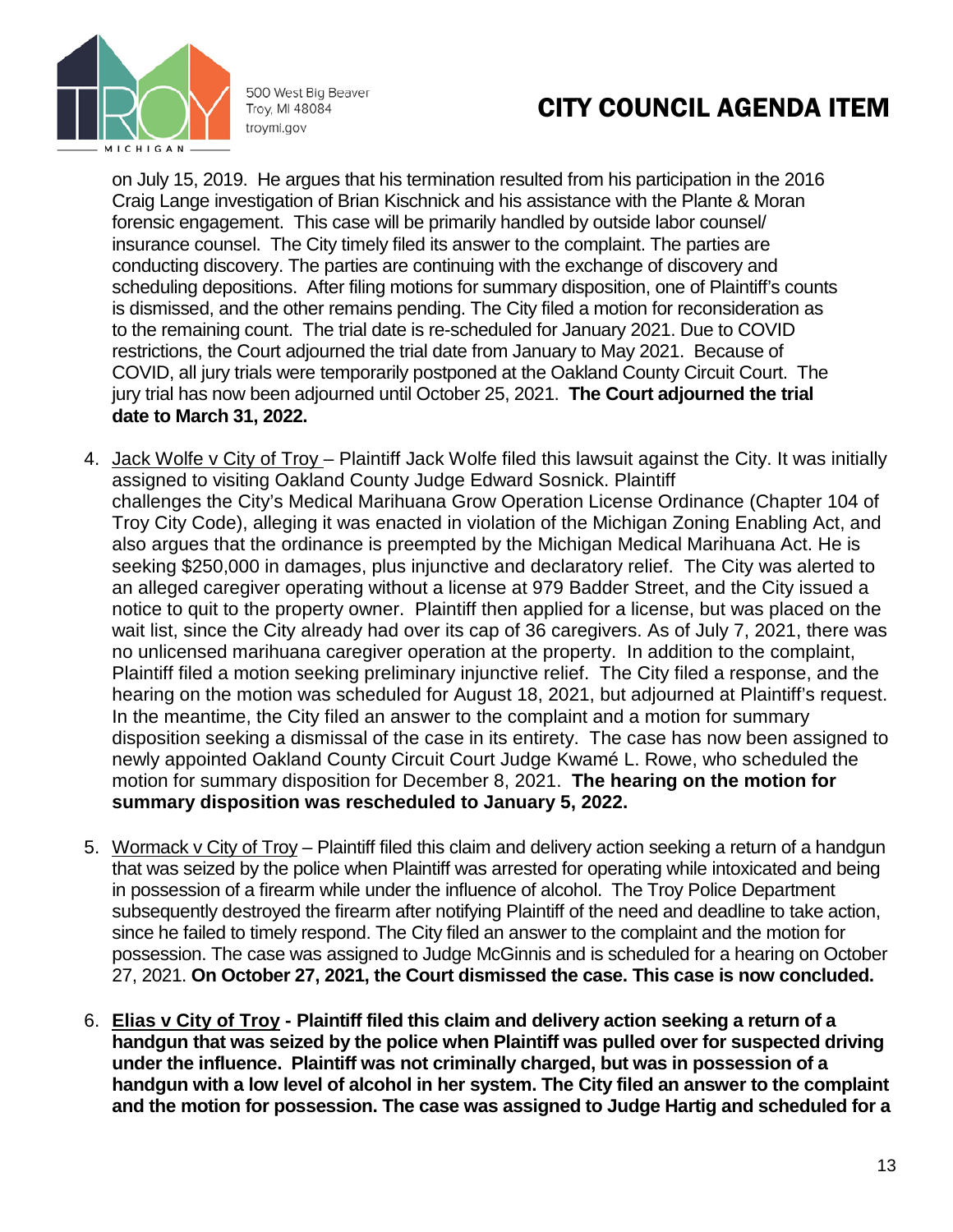

# CITY COUNCIL AGENDA ITEM

**hearing on December 1, 2021. On December 9, 2021, a consent judgment was entered allowing the firearm to be returned to the Plaintiff. This case is now concluded.**

- 7. **Johnson v. Troy Police Department – Plaintiff filed this civil suit against the Troy Police Department, alleging a violation of MCL 752.11 (a criminal statute). This lawsuit stems from Mr. Johnson's disagreement with Troy School District's enforcement of the mask policy mandated by the Oakland County Health Department. Mr. Johnson's son is a third grader at one of the elementary schools, and he was not permitted to attend class in-person without a mask. Mr. Johnson alleges that the Troy Police Department failed to uphold the law, since it did not take action to stop the Troy School District from enforcing the mask mandate. The case was filed in 52-4 District Court, and was assigned to Judge Maureen McGinnis. The City filed a motion for summary disposition as its first responsive pleading. The Court scheduled oral argument for March 2, 2022.**
- 8. **3385 Rochester Road LLC v. Oakland County and the City of Troy- Plaintiff filed this suit in the Eastern District of Michigan, and it was assigned to the Honorable Judith Levy. The Complaint stems from the foreclosure of the property in 2018, which Plaintiff unsuccessfully tried to quash in the Oakland County Circuit Court. Subsequently, the City purchased the property from the County and demolished the building, which had been unoccupied for nearly 20 years. After the building was demolished, the City used the competitive bid process to sell the property to a sole bidder for the appraised value. Aside from the staffing and out of pocket costs spent by the City to acquire and demolish the property, the remaining proceeds were remitted to Oakland County, pursuant to state law. Plaintiff's Complaint essentially alleges four separate violations under various different theories First, Plaintiff alleges an illegal taking under the 5th and 14th Amendment, as well as under the Michigan Constitution and state law. Second, Plaintiff alleges excessive fines under the 8th and 14th Amendment, as well as under the Michigan Constitution. Third, Plaintiff alleges a procedural due process violation under the 14th Amendment. Lastly, Plaintiff asserts an unjust enrichment claim.**

#### G. CRIMINAL APPEALS/ DISTRICT COURT APPEALS

These are cases involving an appeal from a decision of the 52-4 District Court in an ordinance prosecution case.

1. City of Troy v. Tierra Posey - In 2016, Defendant pled guilty to possession of marijuana. Defendant failed to appear for her sentence date later in 2016, and remained in bench warrant status until July 2020. In the interim, the Michigan Regulation and Taxation of Marihuana Act was passed in 2018 (recreational marihuana). Defendant argued in District Court that although she was guilty of a crime in 2016, she could not be punished since marihuana is now legal. Judge McGinnis denied the Defendant's motion to dismiss the charge. Defendant filed an appeal with the Oakland County Circuit Court. The case has been assigned to Judge Rae Lee Chabot. The City filed a timely response to the appeal. The parties are waiting for the Court to issue an opinion on the appeal. The Court granted Defendant's application for leave to appeal. It issued a scheduling order, which has oral argument scheduled in October 2021. The briefing is now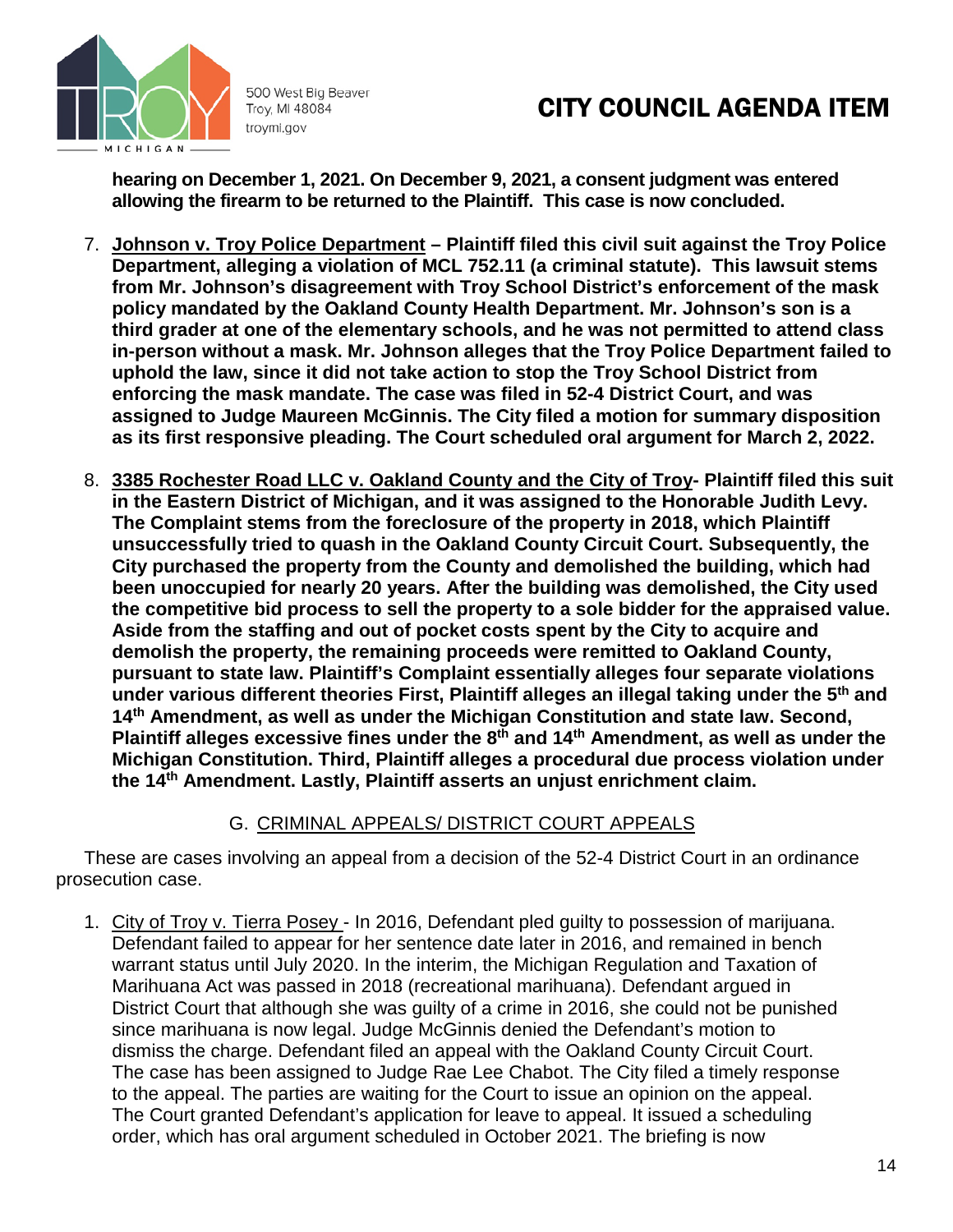

# CITY COUNCIL AGENDA ITEM

complete, and the parties are awaiting oral argument, which is scheduled for October 20, 2021. **The Court waived oral argument, and the parties are now awaiting a written opinion.**

- 2. City of Troy v Aubrey and Kagan These two intoxicated driving cases were consolidated. Defendants challenged the admission of breath alcohol test results from the City's DataMaster instrument, based on the alleged fraud committed by the Michigan State Police contractor who conducted the mandatory 120- day inspections of the instrument in February, June, and September of 2019. That contractor faced a criminal investigation for alleged fraud on 120- day Data Master inspection certifications in other jurisdictions in Michigan. Troy's DataMaster instrument was not implicated as one of the instruments involved in the alleged fraudulent conduct. After a lengthy evidentiary hearing over three separate days, on December 23, 2020, 52-4 District Court Judge Kirsten Nielsen Hartig issued an opinion and order suppressing the breath test results. Judge Hartig opined that the City could not show its DataMaster instrument was reliable at the time the breath tests were administered to the defendants. The City filed an application for leave to appeal the decision of Judge Hartig with the Oakland County Circuit Court, and the appeals were assigned to Judge Phyllis C. McMillen. The Defendants filed a response to Troy's application for leave to appeal. On February 9, 2021, Judge McMillen granted the City's application for leave to appeal in both cases. As a result, the District Court files will need to be provided to the Circuit Court, and then the parties will file appellate briefs. All parties have filed appellate briefs. The cases have been consolidated with another criminal appeal filed by Defendant Kyla Marcial appealing a decision of Judge McGinnis denying a motion to suppress breath test results involving the same arguments made in the Aubrey and Kagan cases. Oral argument on the consolidated appeals has been scheduled for August 25, 2021. Prior to the date scheduled for oral argument, the Defendants each filed a motion to stay the proceedings pending the outcome of a case now before the Michigan Supreme Court – *People v Fontenot.* The basis for the motion to stay is that the *Fontenot* case may have some bearing on the outcome of these cases. At the hearing on August 25 2021, the Circuit Court adjourned the matter to allow Defendants an opportunity to file delayed applications for leave to appeal, based on the *Fontenot* case. The Defendants subsequently filed delayed applications for leave to file a cross appeal, which the Court granted. **The Defendants filed briefs in support of their cross-appeal and the City filed a response for each Defendant. The parties are awaiting a hearing date on the City's appeal and the Defendants cross- appeal or an order on the motion for a stay.**
- 3. City of Troy v Kyla Marcial- This case contains similar legal issues as presented in the above matters, Kagan and Aubrey. Defendant Marcial was charged with operating a vehicle while intoxicated, and she challenged the admission of breath alcohol test results from the City's DataMaster instrument, based on the alleged fraud committed by the Michigan State Police contractor who conducted the mandatory 120- day inspections of the instrument in February, June, and September of 2019. That contractor faced a criminal investigation for alleged fraud on 120- day Data Master